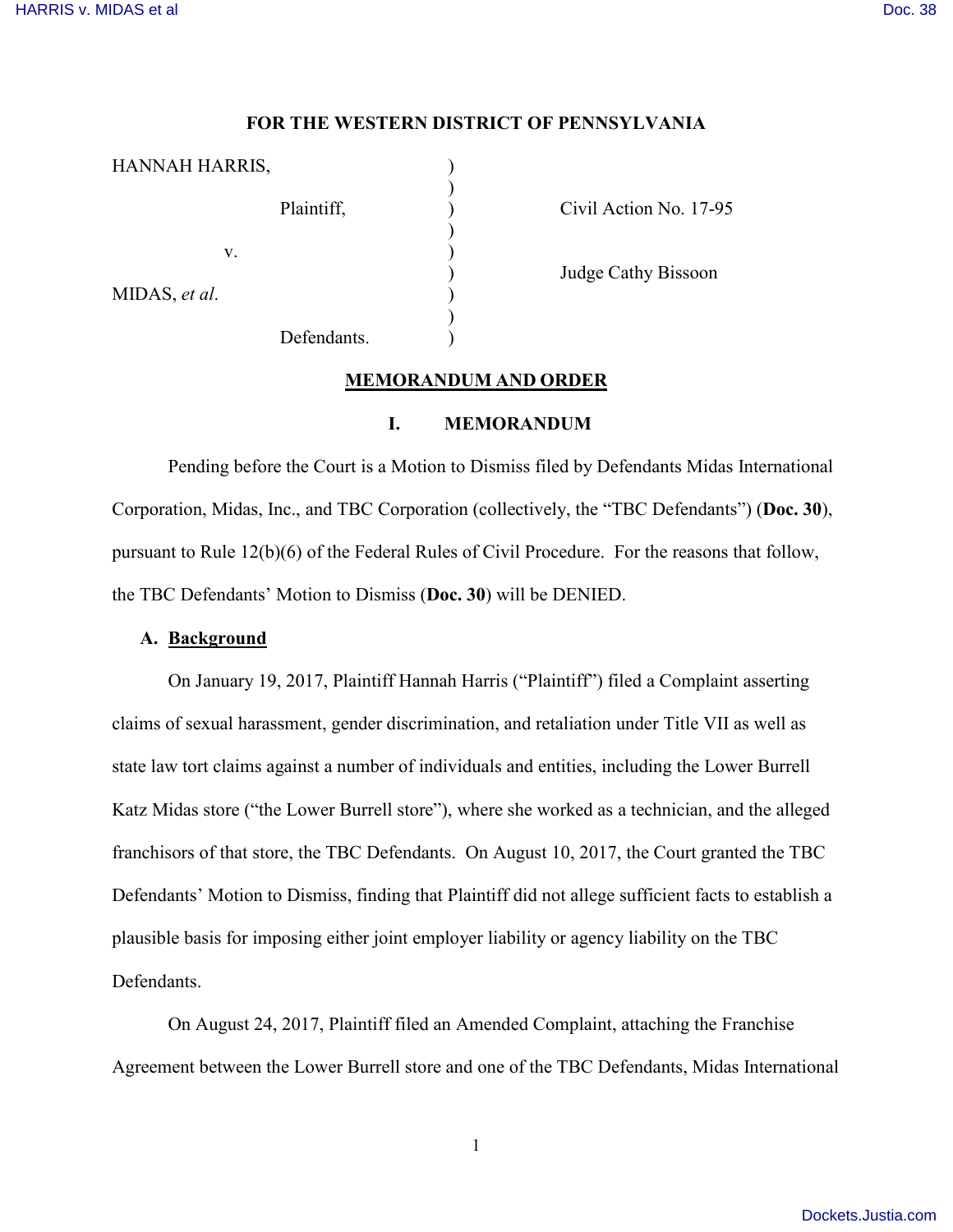Corporation ("the Franchise Agreement"). Plaintiff makes allegations related to the TBC Defendants in Paragraphs 32 through 79 of the Amended Complaint. See Doc. 25 ¶¶ 32-79. The Court will address these allegations, when relevant, in its analysis below.

### **B. Analysis**

# **a. Plaintiff's Joint Employer Theory of Liability**

Plaintiff attempts to hold the TBC Defendants liable for her claims arising under Title VII based on a theory of joint employer liability. "[A] joint employer relationship may exist for the purposes of Title VII when 'two entities exercise significant control over the same employees.'" Myers v. Garfield & Johnson Enters., Inc., 679 F.Supp.2d 598, 607 (E.D. Pa. 2010) (citing Graves v. Lowery, 117 F.3d 723, 727 (3d Cir. 1997)). District courts within this Circuit consider three factors in determining whether a joint employment relationship exists: (1) the alleged employer's authority to hire and fire employees, promulgate work rules and assignments, and set conditions of employment, including compensation, benefits, and hours; (2) the alleged employer's day-to-day supervision of employees, including employee discipline; and (3) the alleged employer's control of employee records, including payroll, insurance, taxes and the like. Butterbaugh v. Chertoff, 479 F. Supp. 2d 485, 494 (W.D. Pa. 2007). No single factor is dispositive and a weak showing on one factor may be offset by a strong showing on the other two. Id. at 496-97.

As she did in response to Defendants' original Motion to Dismiss, Plaintiff relies heavily on the case Myers v. Garfield & Johnson Enters, 679 F. Supp. 2d 598 (E.D. Pa. 2010), to support her theory of joint employer liability. In Myers, the plaintiff, an employee of a Jackson Hewitt franchise called Garfield & Johnson ("G&J"), alleged that she was sexually harassed, assaulted and threatened by a manager of the franchisee. Id. Applying the factors set out above, the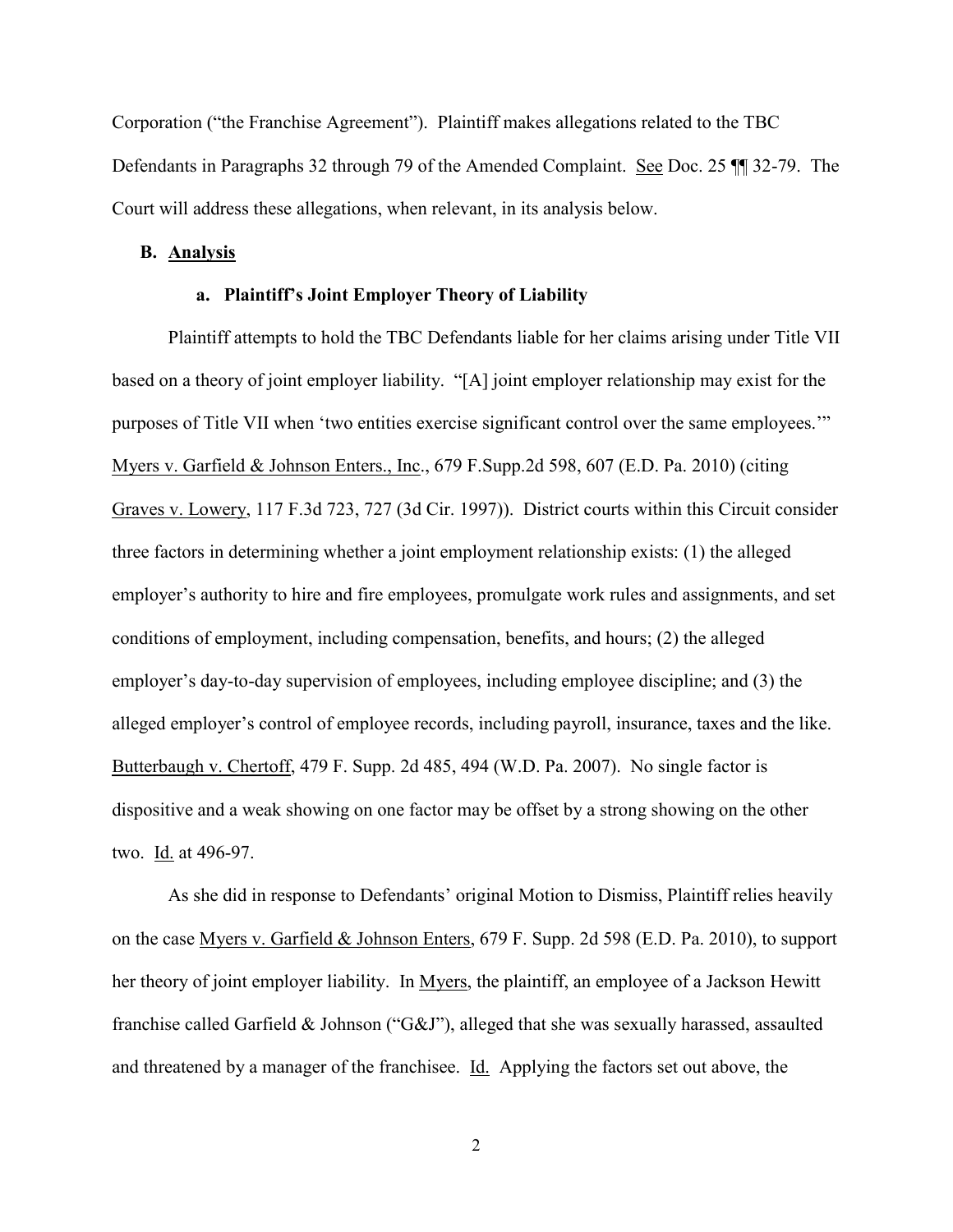Myers court found that the plaintiff had alleged sufficient facts to establish a joint employment relationship with Jackson Hewitt. Id. at 607-611. For the reasons discussed below, the Court finds—as it did in its August 10, 2017 Memorandum and Order—that Myers is distinguishable from the case at bar. Nevertheless, the Court finds that the Amended Complaint, unlike its previous iteration, alleges sufficient facts to state at least a plausible basis for imposing joint employer liability.

As to the first factor, the Myers court found that the plaintiff pled facts "suggesting that Jackson [Hewitt] has the authority to 'promulgate work rules' and 'set the conditions of employment,'" because the plaintiff alleged she was covered by Jackson Hewitt's sexual harassment and other workplace policies and because Jackson Hewitt had the authority to require G&J managers to submit to training and to obey all applicable laws. Myers, 679 F. Supp. 2d at 609-10. The court also relied on the fact that Jackson Hewitt's Code of Conduct requires franchisees to fire employees in certain circumstances as evidence that Jackson Hewitt maintained significant control over hiring and firing decisions. Id. Here, unlike in Myers, Plaintiff does not allege that the TBC Defendants had control over hiring and firing decisions at the Lower Burrell store. However, Plaintiff does allege that Midas International has the authority to promulgate workplace policies at the store. Specifically, Plaintiff cites language in the Franchise Agreement requiring the franchisee to "at all times comply with all lawful and reasonable policies, regulations and procedures promulgated or prescribed from time to time by Midas in connection with Franchisee's shop or business, including but not limited to ... supervision and training of personnel." Doc. 25 ¶ 55. Plaintiff further alleges that she was "covered by TBC/Midas' sexual harassment policy," because the TBC Defendants "provided training and guidance to its franchisees, including Katz Midas regarding the creation of an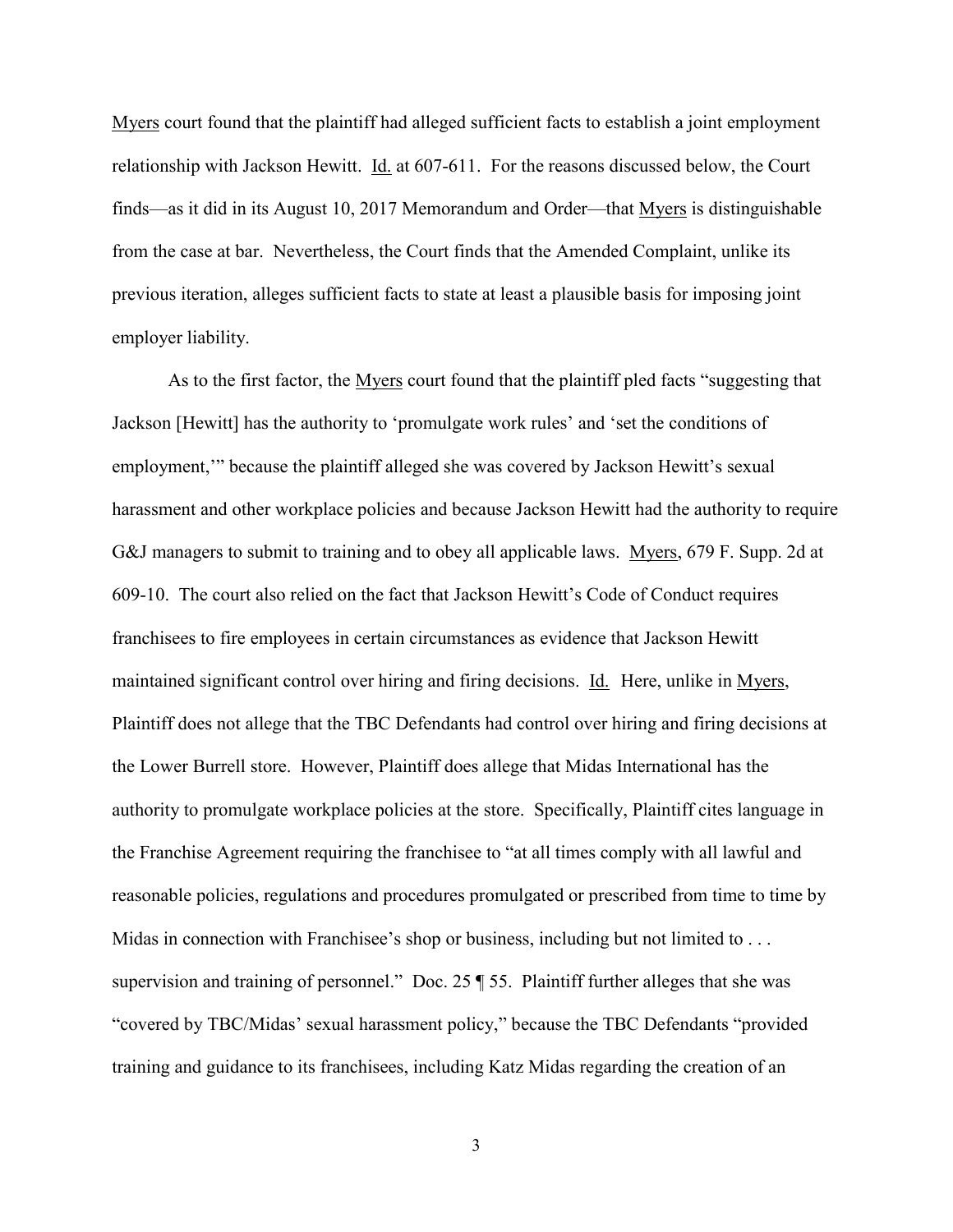employee handbook and, more specifically, the inclusion of a sexual harassment policy." Doc. 25 ¶¶ 59-60. Thus, while the allegations in the Amended Complaint do not establish that the TBC Defendants had control over hiring and firing decisions, they are sufficient to establish that the TBC Defendants had the authority (and in fact did) promulgate work rules at the Lower Burrell store.

Regarding the second factor, day-to-day supervision of employees, the Myers court relied on the plaintiff's allegations that Jackson Hewitt reviewed all tax returns prepared by employees prior to filing, assisted employees with problems with tax returns and the computer system, and required that the plaintiff undergo specific training, and monitored the completion of such training. Myers, 679 F. Supp. 2d at 610. Here, Plaintiff does not allege that the TBC Defendants monitored her daily work, or that she ever directly interacted with employees of the TBC Defendants. Thus, as with the first prong, the Court finds this case to be distinguishable from Myers. However, unlike in the original Complaint, Plaintiff does provide some evidence that the TBC Defendants exercised—or at least had the authority to exercise—day-to-day control over employees of the Lower Burrell store. For instance, Plaintiff cites language in the Franchise Agreement providing that Midas International can require employees of the Lower Burrell store (including Plaintiff) to attend trainings. See Doc. 25 ¶ 43 ("From time to time after the opening of Franchisee's shop, Midas may, at its option, provide a training program or programs to Franchisee, and such of his employees as Midas may reasonably designate, and Franchisee agrees to attend and to cause all such designated employees to attend such training program or programs."). In addition, Plaintiff alleges that the TBC Defendants "trained Katz Midas and their designated employees in the 'Midas System' and, in turn, those Katz Midas employees who, upon information and belief, were trained in the 'Midas System,' trained others, including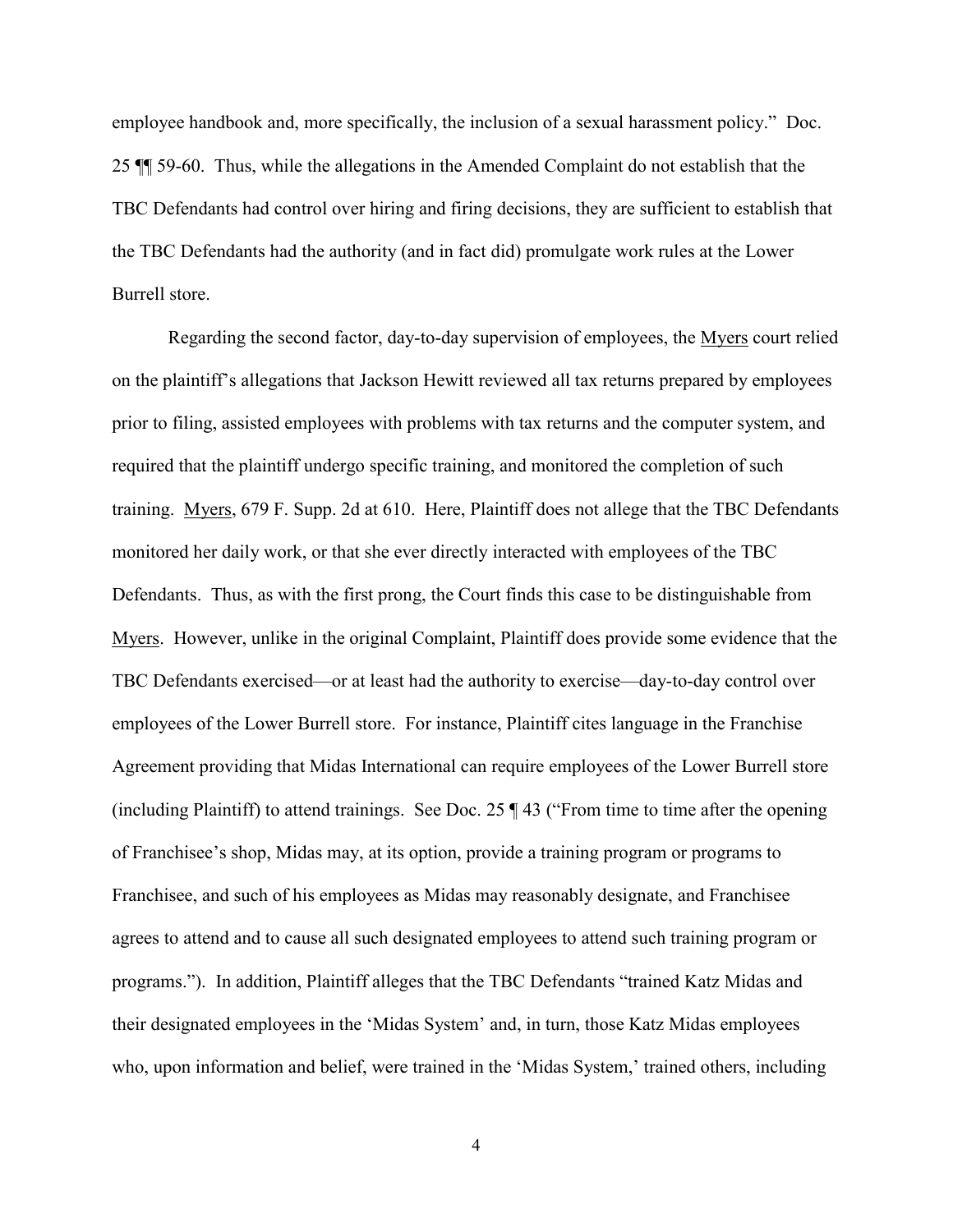Plaintiff, accordingly." Doc. 25 ¶ 52. Finally, Plaintiff alleges that "representative(s) of TBC/Midas visited and inspected the Lower Burrell Midas location to ensure that it complied with standards and requirements set by TBC/Midas," including, presumably, the requirement that employees adhere to the "Midas system." Doc. 25 ¶ 65. Based on these new allegations, again construed in a light most favorable to Plaintiff, the Court finds that Plaintiff has made at least a weak showing under the second prong.

Finally, with respect to the third factor, the Myers court relied on the plaintiff's allegation that Jackson Hewitt "assumed some degree of control over G&J employee records." Myers, 679 F. Supp. 2d at 610. Plaintiff cites language in the Franchise Agreement stating that Midas International has "the right at all reasonable times, to visit Franchisee's shop for the purpose of . . . . . examining and auditing Franchisee's books and records," and that, "[i]f any of Franchisee's books, records or inventory is located outside the shop premises, Midas shall have similar rights with regard to same." Doc. 25  $\sqrt{ }$  66. Plaintiff argues that this provision is "so broadly written that it provided Midas International with unfettered access to all Lower Burrell Midas records, which included Plaintiff's personnel file and payroll, tax, benefits and insurance information." Doc. 34 at 13-14. Although the Court would read the above provision differently, as applying to financial records rather than personnel files, it agrees that, read in a light most favorable to Plaintiff, such wording is sufficiently broad to support a finding that Midas International exercised some control over employee records at the Lower Burrell store. Drexel v. Union Prescription Centers, Inc., 582 F.2d 781, 788 (3d Cir. 1978) (holding that, in analyzing a motion for summary judgment, a franchise agreement should be considered as a whole and any ambiguities or inferences read in a light most favorable to the plaintiff).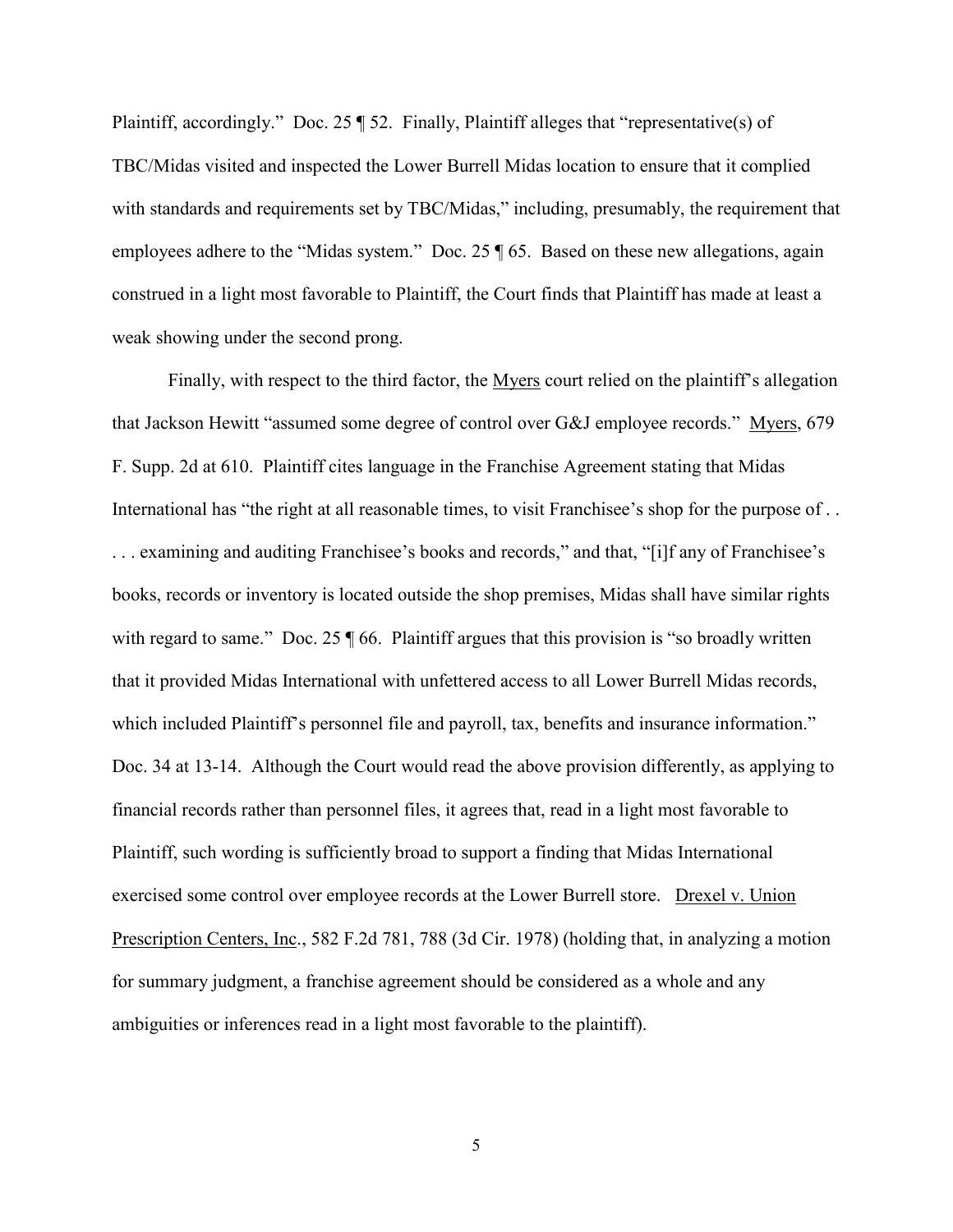In short, although a close call, the Court finds that Plaintiff has alleged sufficient facts to establish a plausible basis for imposing joint employer liability on the TBC Defendants.

# **b. Agency and Vicarious Liability**

Plaintiff also argues that the Lower Burrell Defendants acted as agents of the TBC Defendants, and thus are vicariously liable for both the alleged Title VII and state law violations. As the Court held in Myers, although there are no Third Circuit cases directly on point, "courts from other jurisdictions have concluded that an employee may be considered 'employed' by a third party as well as by the nominal employer if the third party has a right to control the employee's conduct, either directly or through the third party's control over the employer." Myers, 679 F. Supp. 2d at 611 (citations omitted). In Pennsylvania," whether the control retained by the franchisor is . . . sufficient to establish a master-servant relationship depends in each case upon the nature and extent of such control as defined in the franchise agreement or by the actual practice of the parties." Drexel, 582 F.2d at 785-786.

Viewed in the light most favorable to Plaintiff, the Court finds that the Amended Complaint contains sufficient allegations to state a plausible basis for imposing vicarious liability on the TBC Defendants. Here, as in Drexel, there are "provisions of the [Franchise Agreement] . . . so nebulously and generally phrased as to suggest that [the franchisor] retained a broad discretionary power to impose upon the franchisee virtually any control, restriction, or regulation it deemed appropriate or warranted." Doc. 25 ¶¶ 55-56; Drexel, 582 F.2d at 788-89. Furthermore, as in Myers, Plaintiff alleges that the TBC Defendants required Lower Burrell store employees to submit to training and provided guidance regarding its discrimination policies. Doc. 25 ¶¶ 43, 52, 59-60; Myers, 679 F. Supp. 2d at 612 (finding sufficient allegations of an agency relationship where, among other things, "Jackson Hewitt required that G & J and its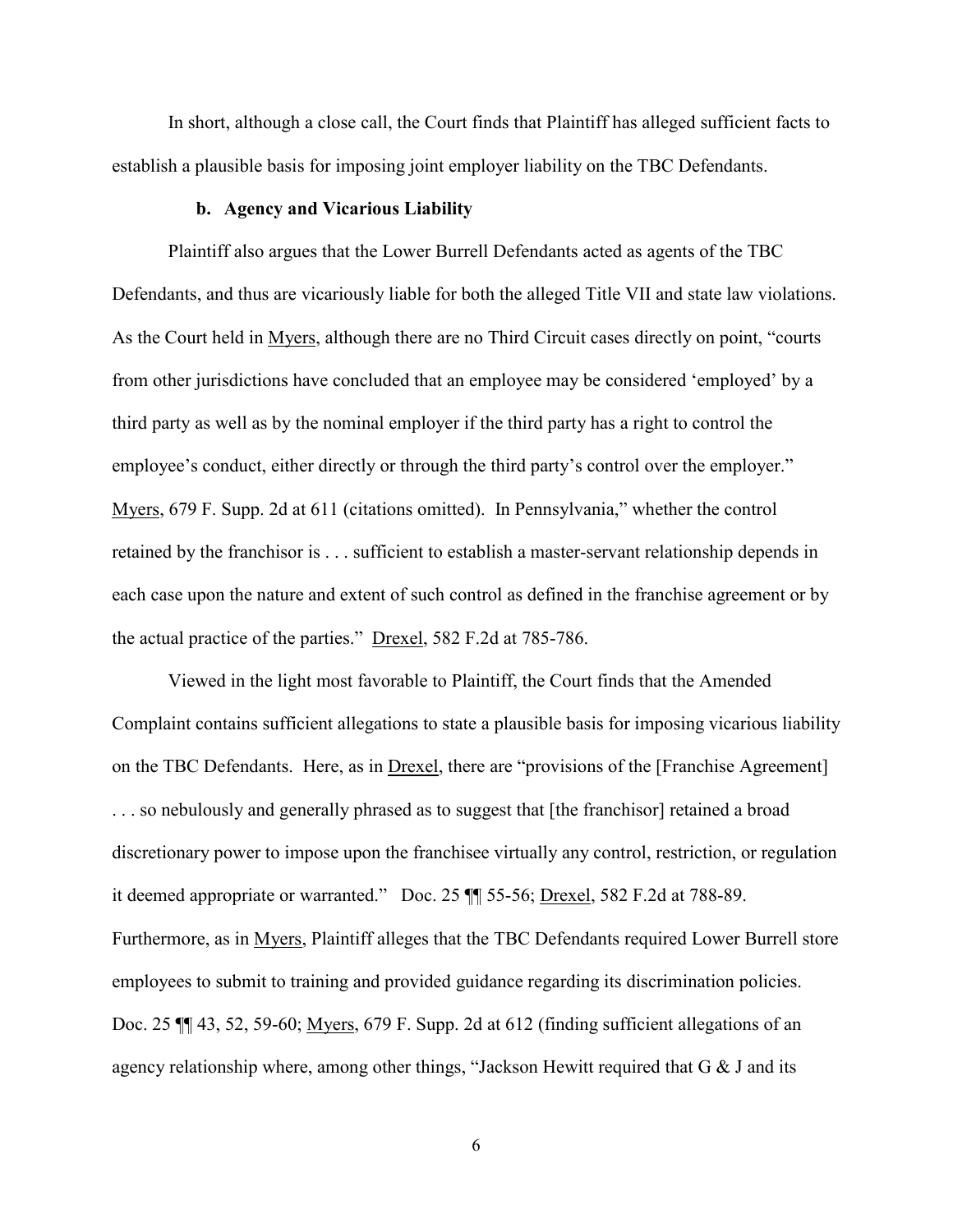employees submit to training by Jackson Hewitt" and "published apparently mandatory codes of conduct that included policies on diversity and non-discrimination"). Thus, the Court finds that the Amended Complaint contains sufficient allegations of the TBC Defendants' control over the Lower Burrell store's employees to state a plausible basis for imposing agency/vicarious liability.

### **c. Liability of Non-Signatory TBC Defendants**

Defendants argue that, even if the Court finds that Midas International Corporation, a signatory to the Franchise Agreement, can be held liable under a joint employer or agency theory of liability, TBC Corporation and Midas, Inc. should be dismissed, as these entities are not signatories to that agreement. Doc. 31 at 16. However, as discussed above, Plaintiff makes numerous allegations related to TBC Corporation and Midas, Inc., including that Midas, Inc. and TBC Corporation "possessed authority to require Katz Midas employees to attend training programs, adhere to the Midas System and assist with the operation and management of the Lower Burrell Midas," Doc. 25 ¶ 47; "provides training to Katz Midas executives and upper management regarding the way to operate its locations, which includes training in employee relations, compliance with anti-discrimination statutes, handling complaints of discrimination, harassment and retaliation, and setting store policies," id.  $\P$  49; "trained Katz Midas and their designated employees in the 'Midas System' and, in turn, those Katz Midas employees who, upon information and belief, were trained in the 'Midas System,' trained others, including Plaintiff," id. ¶ 52; and "provided training and guidance to its franchisees, including Katz Midas regarding the creation of an employee handbook and, more specifically, the inclusion of a sexual harassment policy," id.  $\llbracket$  59. Of course, these allegations may ultimately be disproved during the course of discovery. However, at this stage in the proceedings, the Court must credit these